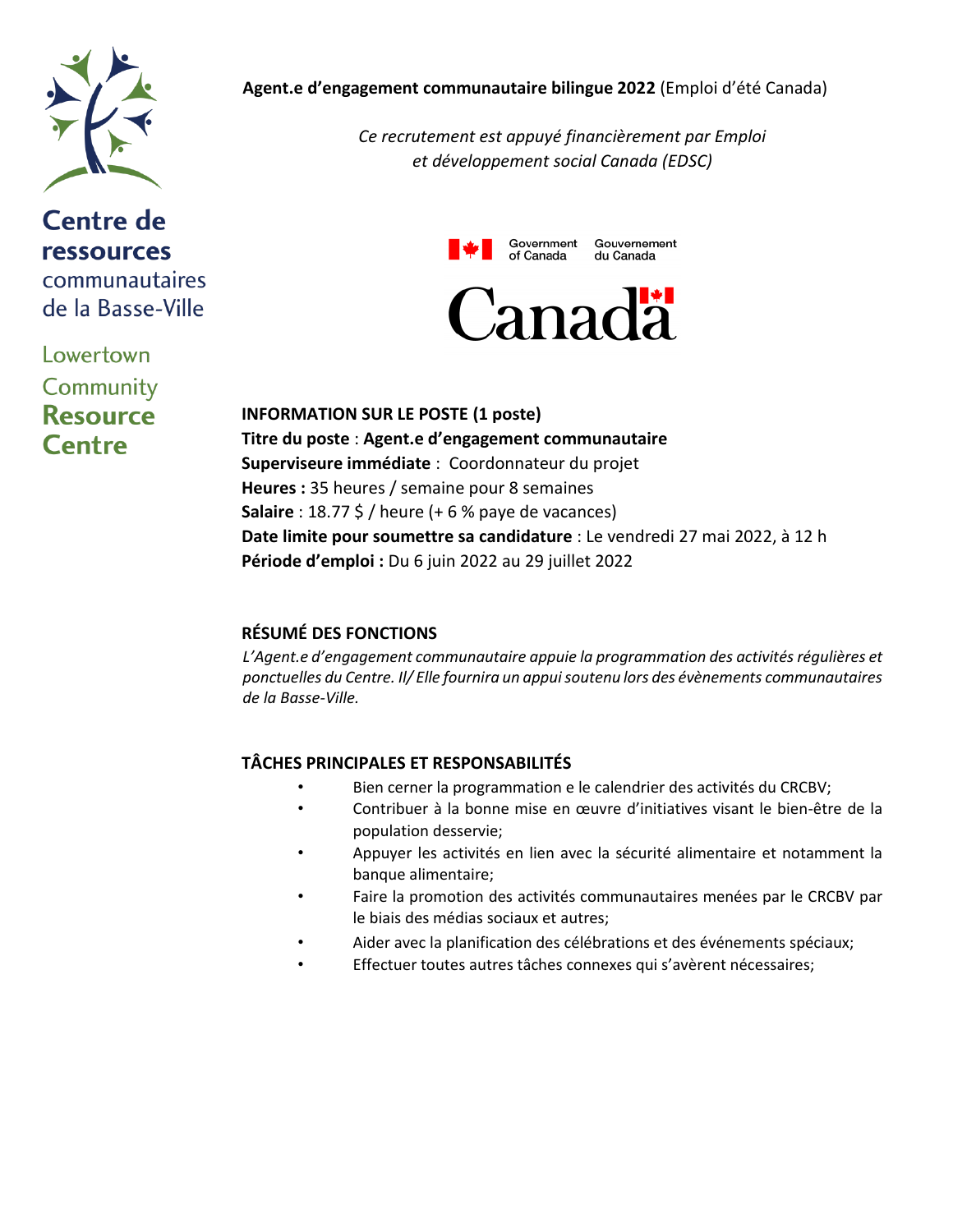#### **EXIGENCES DU POSTE**

- Être âgé.e entre 15 et 30 ans;
- Être citoyen canadien ou résident permanent
- Compréhension des enjeux sociaux (pauvreté, immigration, logement…);
- Sensibilité face aux réalités culturelles et capacité de travailler en équipe;
- Connaissance de base des ressources communautaires;
- Posséder une connaissance de l'outil informatique et des médias sociaux;
- Habiletés en communication interpersonnelle et interculturelle;
- Capacité de travailler avec un horaire souple, y compris le soir et la fin de semaine;
- **La maîtrise du français et de l'anglais est exigée** (**la connaissance des deux langues officielles sera évaluée avant d'inviter le.la candidat.e à une entrevue**), la connaissance d'une autre langue constitue un atout;
- **Ce poste pourrait impliquer des efforts physiques tel que transporter des quantités d'aliments destinés à la distribution;**
- Les personnes retenues devront être triplement vaccinées et fourniront la **preuve émise par les autorités compétentes.**

Veuillez faire parvenir votre curriculum vitæ d'ici le vendredi 27 mai 2022, à 12 h au :

# **Comité de sélection Centre de ressources communautaires de la Basse-Ville ou par courriel à l'adresse suivante: [MThibeault-Canas@crcbv.ca](mailto:MThibeault-Canas@crcbv.ca)**

Nous vous invitons à consulter notre site web [\(www.crcbv.ca\)](http://www.crcbv.ca/)  pour plus de renseignements

Le CRCBV souscrit aux principes de l'équité et la diversité en matière d'emploi et encourage tout.es les candidats.es qualifiés.es à postuler.

**Nous remercions tous les candidats et toutes les candidates pour l'intérêt manifesté pour ce poste, cependant nous ne communiquerons qu'avec les personnes retenues pour une entrevue.**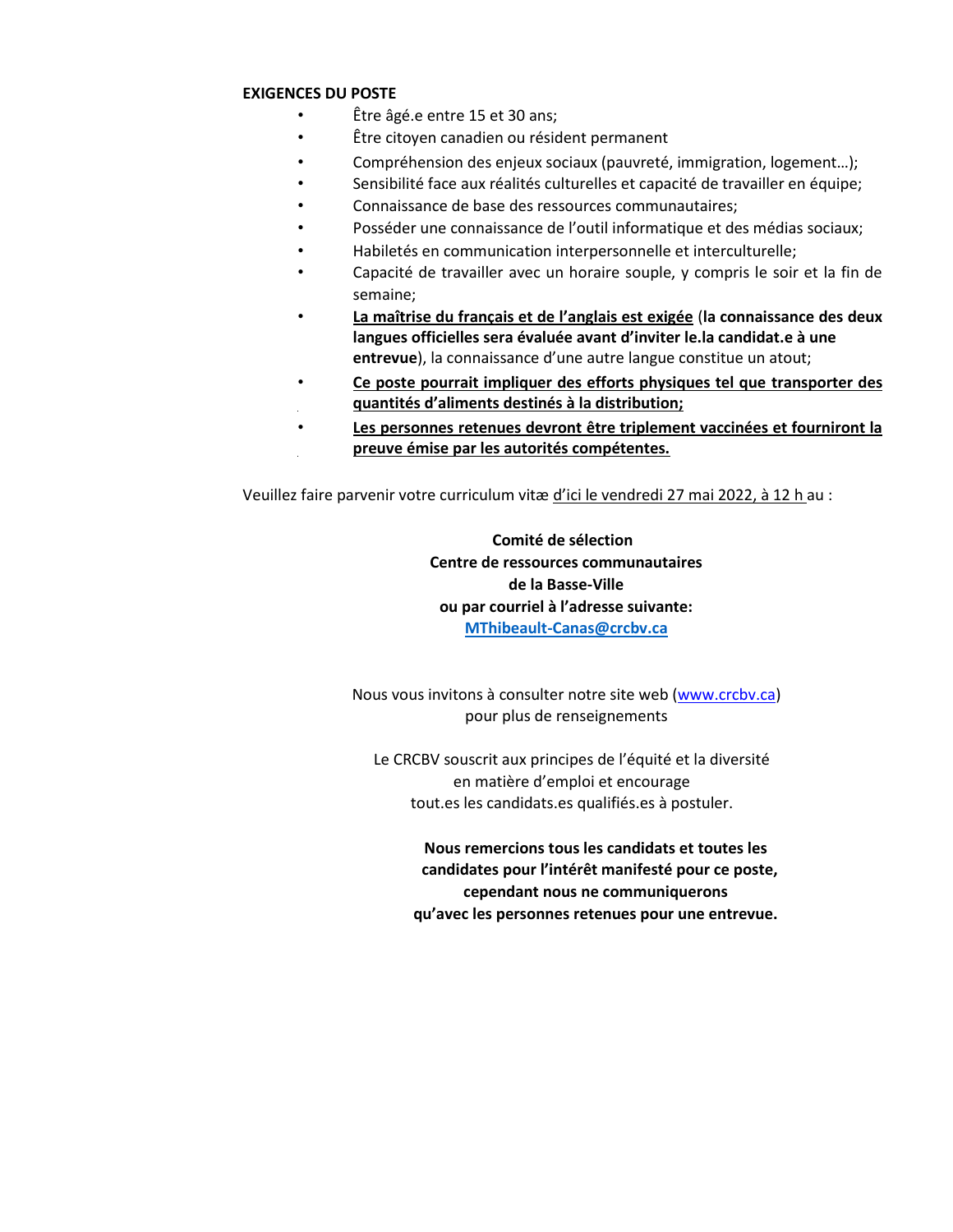## **2022 Bilingual Community Engagement Worker** (Canada Summer Job)

*This recruitment is financially supported by Employment and Social Development Canada (ESDC)*



#### **JOB INFORMATION (1 position)**

**Centre de** 

**ressources** 

Lowertown

Community **Resource** 

**Centre** 

communautaires de la Basse-Ville

> **Position Title:** Community Engagement Worker **Direct Supervisor:** Program coordinator **Hours:** 35 hours / week for 8 weeks **Salary Range:** 18.77\$ /hour (Plus 6% vacation pay) **Application Deadline: Friday, May 27 th, 2022 – 12pm Employment period: June 6th, 2022 to July 29th, 2022**

**JOB SUMMARY** *The Community Engagement Worker assists The Social Support workers in various community program and activities. All activities are subject to COVID-19 guidelines during the pandemic and can include using ZOOM for group activities or working from home. All candidates are also expected to observe guidelines when working on site such as wearing a mask, cleaning surfaces, and other measures.*

### **PRIMARY DUTIES & RESPONSIBILITIES**

- Assists and promotes with the application of COVID-19 guidelines;
- Assists with activities that support food security initiatives;
- Provides help to Social Support Workers;
- Promotes community activities in the neighbourhood through outreach;
- Posts news and information about the Centre and its partners;
- Assists in planning of community events and celebrations;
- Performs other duties as assigned;
- Data entry.